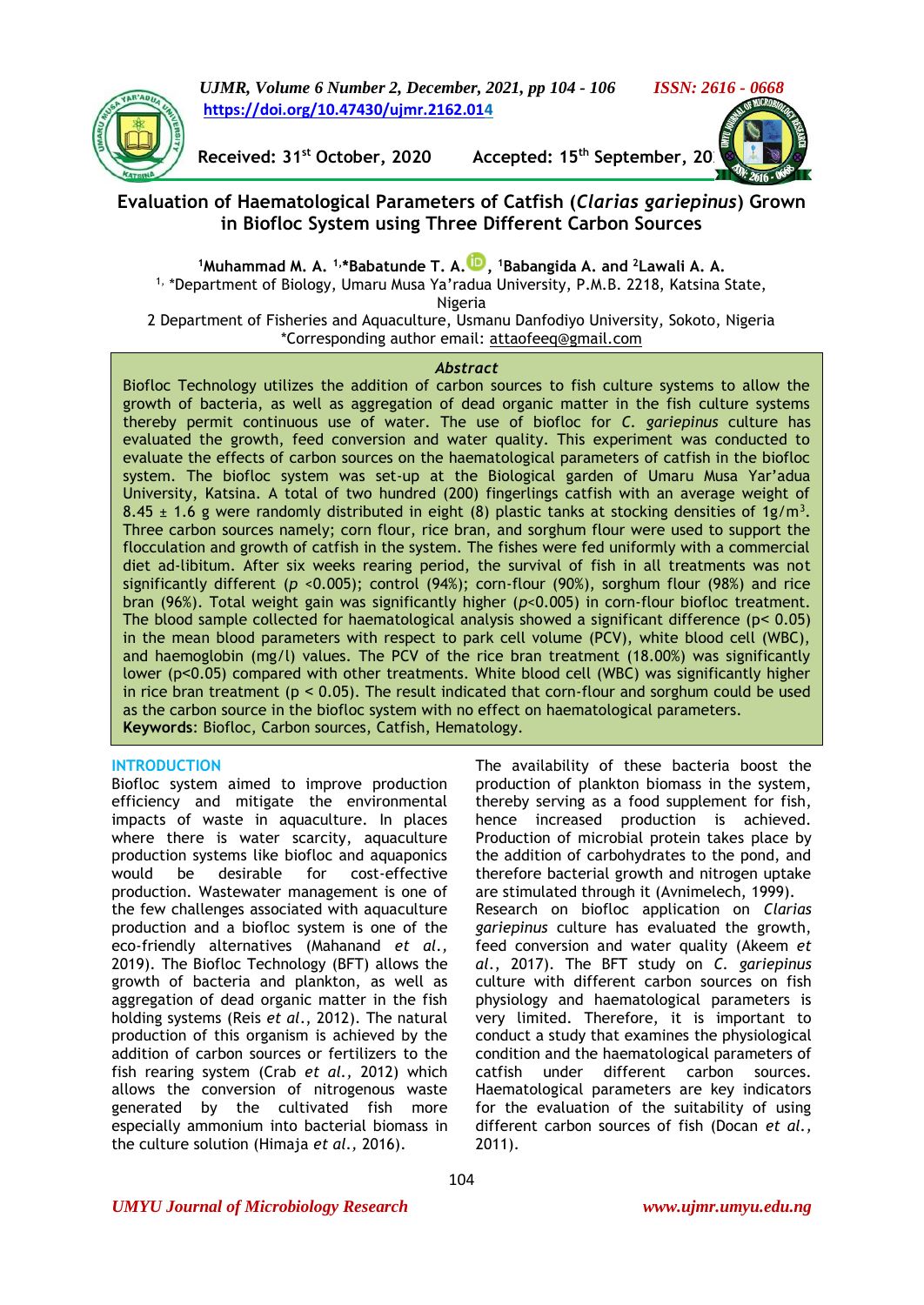## **MATERIALS AND METHODS**

## **Set up of the biofloc system**

The present study was carried out between June and August, 2020 at the biological garden of the Department of Biology, Umaru Musa Yar'adua University, Katsina. Catfish (*Clarias garapinus*) fingerlings were obtained from a hatchery department of the National Biotechnology Development Agency (NABDA), Katsina and were adapted to the experimental conditions for two weeks. After the acclimation period, 200 African catfish fingerlings with an average body weight of  $8.45 \pm 1.6$  g were **Estimation of growth performance**

randomly distributed in eight (8) outdoor 500 litre plastic tanks at an initial stocking density of  $1g/m<sup>3</sup>$ . The tanks were connected to aerators so that an air current is created in the tank. The fish were fed 5% body weight twice daily (9:00 h and 17:00 h). The carbon-nitrogen (C: N) ratio in the feed as specified by the manufacturer was adjusted to 15:1 recommended in biofloc (Avnimelech, 1999; Perez-Fuentes *et al*., 2016)) through the addition of carbon sources. The three different carbon sources viz: corn flour, mill rice bran, and sorghum flour were used in each treatment in duplicate.

The following growth parameters were determined at the end of six weeks rearing period:

- Survival  $(\%) = \frac{\text{Number of harvested fish}}{\text{number of stocked fish}} \times 100$
- Weight gain  $(\%) = \frac{\text{Mean final weight} \text{mean initial weight}}{\text{mean initial weight}} \times 100$

Specific growth rate  $(\%$ day) =  $\frac{\ln$  (Final weight - initial weight)  $\times$  100

## **Determination of blood parameters**

At the end of the experiment, fish were randomly picked from each treatment, and the blood samples were collected by using a syringe and pooled into EDTA containers. Blood filled heparinized micro haematocrit capillary tubes were centrifuged at 12000 for 5minutes using a microhaematocrit centrifuge and haematocrit values were read directly. The red blood cell and white blood cell counts were determined using a method devised by Yokayama (1947). Haemoglobin (Hb) was determined using a spectrophotometer at 540nm using the Drabkin"s solution. Mean Corpuscular Volume (MCV), Mean Corpuscular Haemoglobin (MCH) and Mean Corpuscular Haemoglobin Concentration (MCHC) were calculated from values of haemoglobin, haematocrit and total red blood count using the formula by Anderson and Klontz (1965).  $MCV = PCV / RBC \times 10$  $MCH = Hb (g/dl)/ RBC \times 10$ 

## **Statistical analysis**

All data were analyzed using IBM SPSS statistics version 21. The data was presented in mean  $\pm$  SD. ANOVA was used to test for the significant difference in the blood parameters among the treatment. The differences among the means were set to be significant at *p* < 0.05.

## **RESULTS**

#### **Survival and growth**

**Carbon Sources**

The use of corn-flour, rice bran, and sorghum flour as carbon sources in this experiment supported the growth of catfish in biofloc. The survival of fish in all treatments did not deviate from that of a control group (94%); corn treatment (90%), sorghum (98%) and rice bran (96%) (Table 1). Total weight gain was significantly higher (*p* < 0.005) in corn treatments compared to control. Specific growth rate (SGR), showed significantly higher values among the treatments (*p* < 0.05) compared to those of the control (Table 1)

|  |  |  |  |  |  |  | Table 1. Survival and growth rate of catfish in biofloc system using three different carbon sources |
|--|--|--|--|--|--|--|-----------------------------------------------------------------------------------------------------|
|--|--|--|--|--|--|--|-----------------------------------------------------------------------------------------------------|

|                             | Carbon Sources |           |         |         |  |  |  |
|-----------------------------|----------------|-----------|---------|---------|--|--|--|
| <b>Parameters</b>           | Corn           | Rice bran | Sorghum | Control |  |  |  |
| Weight Gain (g)             | 312.55         | 265.30    | 308.10  | 295.35  |  |  |  |
| Percentage survival         | 90             | 96        | 98      | 94      |  |  |  |
| Specific Growth Rate(%/day) | 0.059          | 0.056     | 0.055   | 0.053   |  |  |  |

 $MCHC = Hb (g/dl)/ PCV \times 100$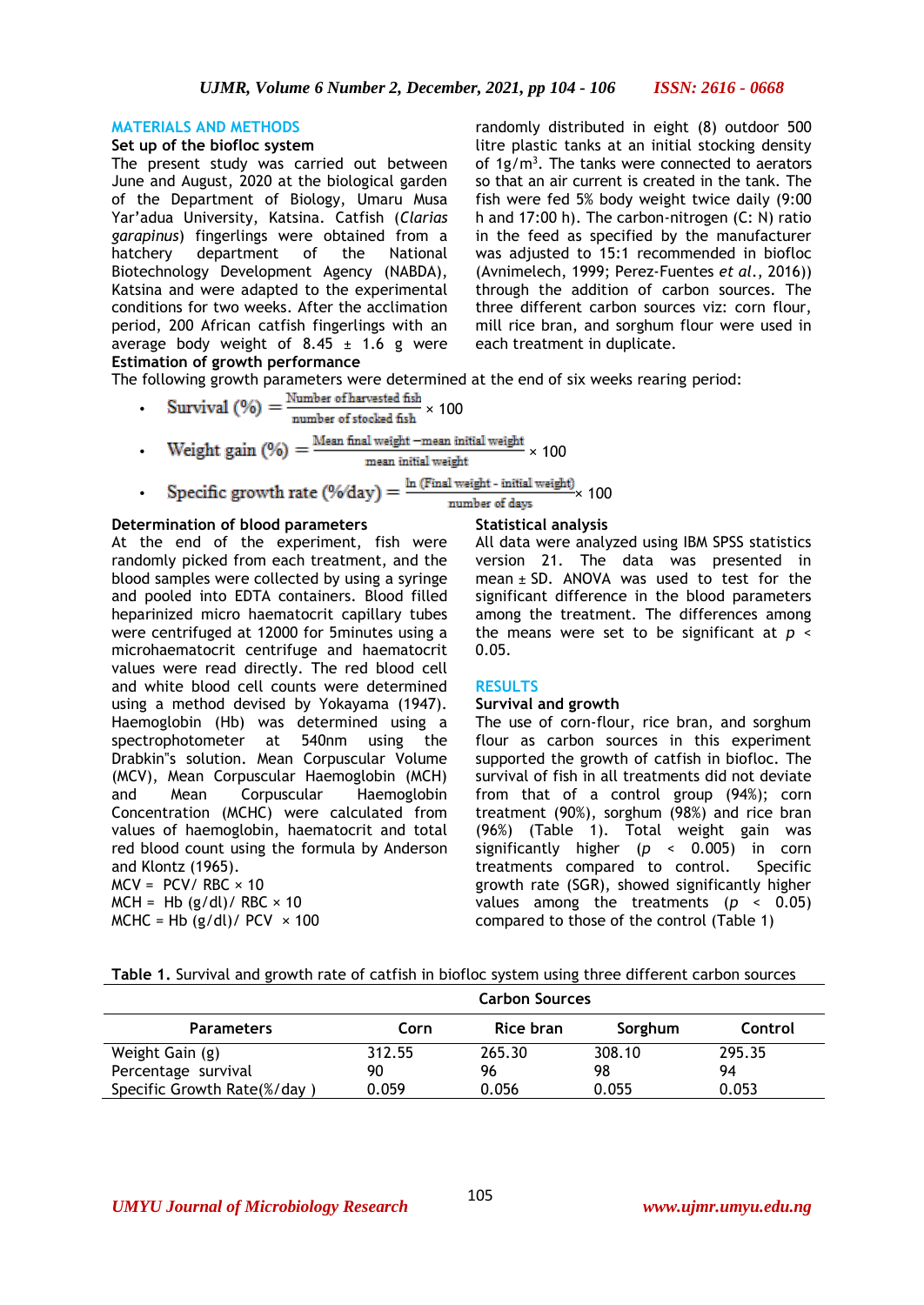## **Blood Parameters**

The haematological parameters of catfish reared in biofloc under three different carbon sources were presented in Table 2. Catfish in

rice bran biofloc was observed to have significantly lower PVC (18.20%) among all the treatments while the control treatment group has the highest PVC of 23.00%.

**Table 2**. Hematological parameters of catfish reared in biofloc under three different carbon sources

| <b>Parameters</b>               | Corn              | Rice bran          | Sorghum           | Control            |
|---------------------------------|-------------------|--------------------|-------------------|--------------------|
| PCV(%)                          | 22.00a            | $18.20^{b}$        | $22.75^a$         | $23.00^a$          |
| WBC $(x10^3$ mm <sup>-3</sup> ) | 31.20a            | 33.50 <sup>b</sup> | 30.15a            | 27.40 <sup>c</sup> |
| RBC $(x10^6$ mm <sup>-3</sup> ) | 2.50 <sup>a</sup> | 2.10 <sup>b</sup>  | 2.35 <sup>c</sup> | 2.90 <sup>c</sup>  |
| Hb $(g/dl)$                     | 11.50             | 8.00               | 9.70              | 12.15              |
| MCV (fl)                        | 88.5              | 87.57              | 97.55             | 79.70              |
| $MCHC(\%)$                      | 53.25             | 44.90              | 43.15             | 53.26              |
| $MCH$ (pg)                      | 46.57             | 38.85              | 42.15             | 42.55              |

## **DISCUSSION**

Haematological parameters reflect the status and condition of the blood available for an animal for live activities (Adorian *et al*., 2019). The significant reduction in the PCV in rice bran treatment could be an indication of an anaemic condition resulting from the destruction of erythrocytes. Rice bran is a lignified organic matter, which may form flocculants that cannot be easily digested by fish (Madeira *et al*., 2017). The BFT may be considered a sustainable method to maintain water quality within an acceptable range for fish (Boyd and Zimmerman, 2000) and healthy physiological conditions as shown in the current study. The accumulation of high level of toxic ammonia and nitrate resulting to the low survival rates or decreased growth can be prevented and therefore, BFT make it possible to increase survival level and a potential additional natural food resource is provided, more specifically in the form of flocs (Mallasen and Valenti, 2006; Asaduzzaman *et al.,* 2008). The present study also supports these as treatment groups had a high survival rate compared with a control that did not receive any addition of carbon. The

## **REFERENCES**

- Adorian, T. J., Jamali, H., Farsani, H. G., Darvishi, P., Hasanpour, S., Bagheri, T. and
- Roozbehfar, R. (2019). Effects of probiotic bacteria Bacillus on growth performance, digestive enzyme activity, and haematological parameters of Asian sea bass, *Lates calcarifer* (Bloch). *Probiotics and antimicrobial proteins*, 11(1), 248-255.
- Akeem, B., Nicholas, R., Mahdi, E., Murni, K., Ikhsan, N., Mohd, S. K. and Julie, E. (2017). Different carbon sources affect

ability to ingest and digest the biofloc determine the nutritional value of the biofloc. Feed digestibility is generally less in the larval stages while survival is measured in the postlarval stage (Das *et al.,* 2007). The rice bran and sorghum biofloc showed lesser digestibility. Therefore, these biofloc fed animals showed a low survival when compared to corn treatment. The values of blood parameters obtained for catfish in the current finding were within the range reported for catfish under feeding trials using soya beans (George *et al*., 2007).

## **CONCLUSION**

The result of this research showed that cornflour and sorghum could be used as the carbon source in the biofloc system for *C. gariepinus* with no effect on haematological parameters. The lower parked cell volume and elevated white blood count in *C. gariepinus* in rice bran treatment indicated a lower performance of rice-bran as carbon source in biofloc system. Further research to degrade the lignin in rice bran through fermentation could boost its carbon release for use in biofloc technology.

> biofloc volume, water quality and the survival and physiology of African catfish Clarias gariepinus fingerlings reared in an intensive biofloc technology system. *Fish Sci*. 83:1037–1048.

- Anderson, D. and Klontz, G. W. (1965). Basic Haematology for the fish culturist. Ann. Northw. *Fish Cult. Conf*. 16: 38- 41.
- Asaduzzaman, M., Wahab, M. A., Verdegem, M. C. J., Huque, S., Salam, M. A. and Azim, M. E. (2008). C/N ratio control and substrate addition for periphyton development jointly enhance